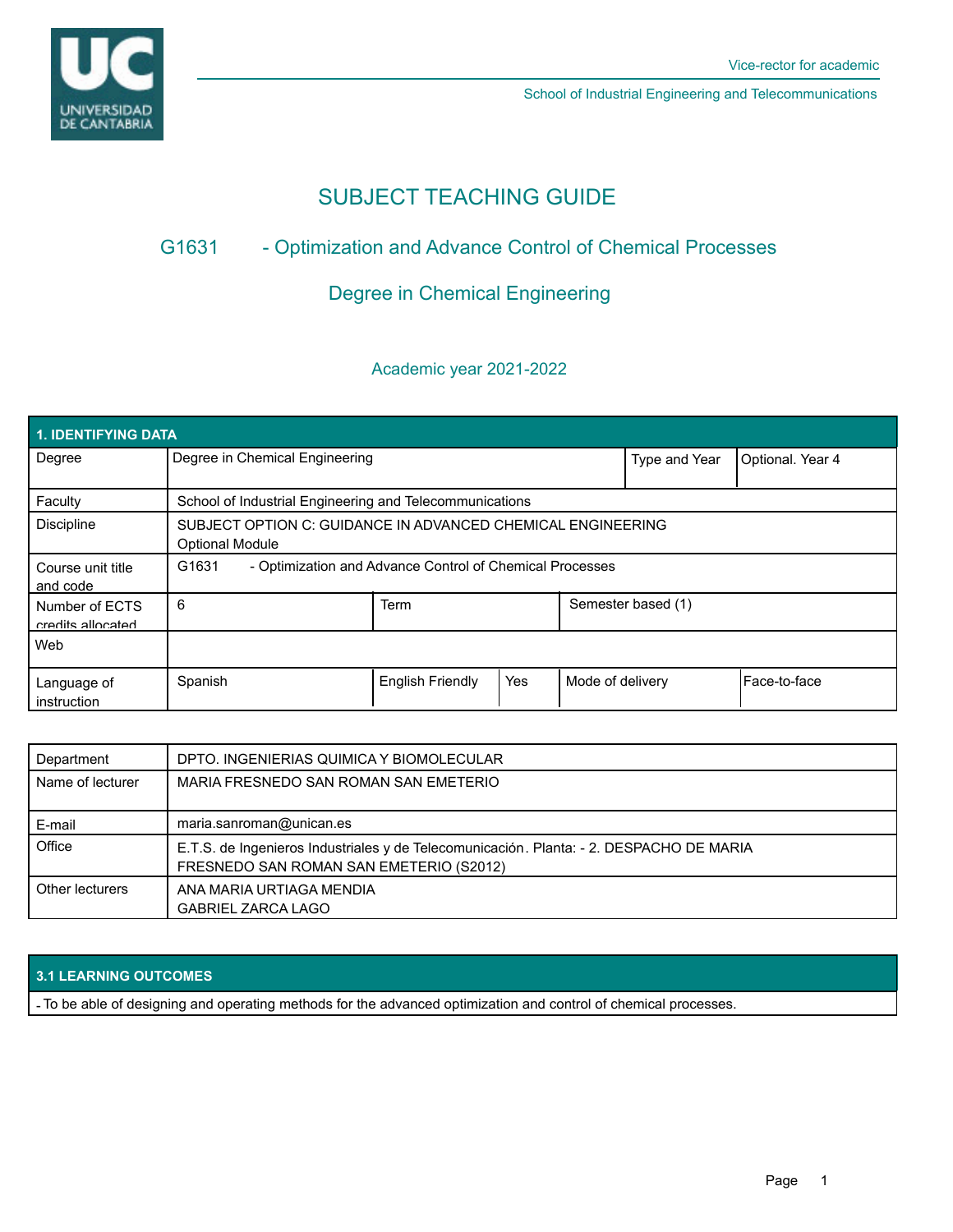

#### School of Industrial Engineering and Telecommunications

#### **4. OBJECTIVES**

The main objectives are as follows:

i) To develop methods that discriminate the different process alternatives aiming at the design of chemical processes with maximum efficiency and minimum environmental impact.

ii) To develop concepts and methods to enhance the performance of automatic control systems and thus improving both the productivity of chemical and biological processes and the use of resources, raw materials and energy and products quality. The methodology applied in the development of this subject is based on practical examples of interest in the field of chemical engineering solved by means of simulation and process optimization commercial software.

### **6. COURSE ORGANIZATION**

**CONTENTS** 

1 BLOCK I. OPTIMIZATION OF CHEMICAL PROCESSES Topic 1. Parametric estimation by using specific software employed in the optimization of chemical processes. Topic 2. Use of tools for sensitivity analysis and design specifications by using specific software employed in the optimization of chemical processes. Topic 3. Optimizing specific target functions through manipulation of the variables by using specific software employed in the optimization of chemical processes. 2 BLOCK II. ADVANCED CONTROL OF CHEMICAL PROCESSES. Topic 4. Feedforward control. Topic 5. Cascade control en cascada, inferential control, selective control, adaptive control. Topic 6. Multiloop and multivaraible control. Control loop interactions. Topic 7. Frequency response analysis.

| <b>7. ASSESSMENT METHODS AND CRITERIA</b>                                                                                                                                                                                                                                                                                                                          |               |             |           |       |  |  |  |  |
|--------------------------------------------------------------------------------------------------------------------------------------------------------------------------------------------------------------------------------------------------------------------------------------------------------------------------------------------------------------------|---------------|-------------|-----------|-------|--|--|--|--|
| <b>Description</b>                                                                                                                                                                                                                                                                                                                                                 | <b>Type</b>   | Final Eval. | Reassessn | $\%$  |  |  |  |  |
| Portfolio 1- Optimization of Chemical Processes.                                                                                                                                                                                                                                                                                                                   | <b>Others</b> | Yes         | Yes       | 50,00 |  |  |  |  |
| Portfolio 2- Advanced Control of Chemical<br>Processes.                                                                                                                                                                                                                                                                                                            | <b>Others</b> | Yes         | Yes       | 50,00 |  |  |  |  |
| <b>TOTAL</b>                                                                                                                                                                                                                                                                                                                                                       |               |             |           |       |  |  |  |  |
| <b>Observations</b>                                                                                                                                                                                                                                                                                                                                                |               |             |           |       |  |  |  |  |
| -The continuous evaluation of the course involves overcoming (5.0) of all tests that comprise the method of evaluation.<br>Otherwise, the student must pass evaluation by final exam (February session) representing 100% of the course and leading to<br>the final mark.<br>-To consider continuous evaluation assistance of at least 85% of classes is required. |               |             |           |       |  |  |  |  |
| Observations for part-time students                                                                                                                                                                                                                                                                                                                                |               |             |           |       |  |  |  |  |

Article 15 of the RULES OF EVALUATION PROCEDURE AT THE UNIVERSITY OF CANTABRIA will be applied.